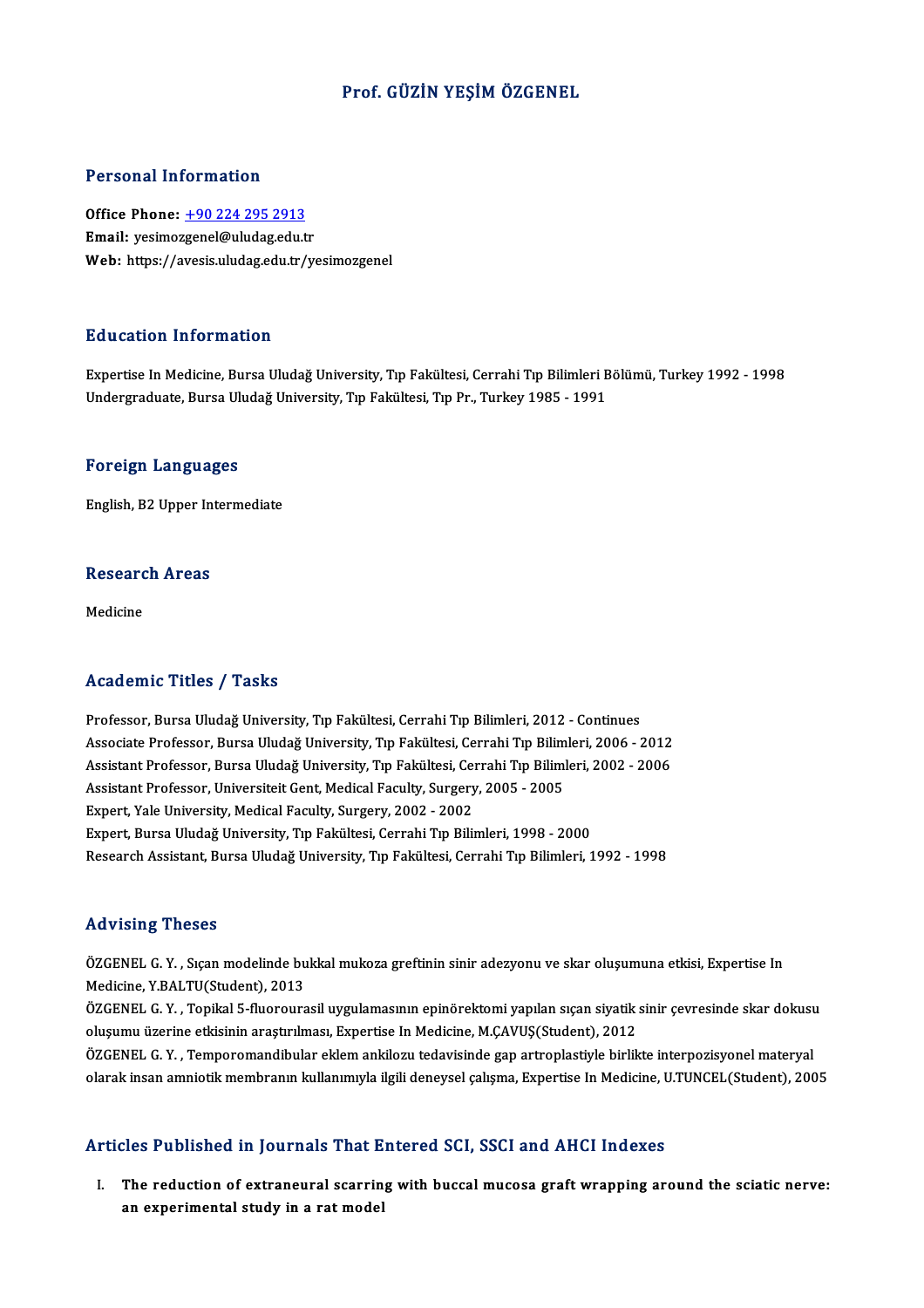Baltu Y., UZUN H., ÖZGENEL G. Y.

Baltu Y., UZUN H., ÖZGENEL G. Y.<br>JOURNAL OF PLASTIC SURGERY AND HAND SURGERY, vol.51, no.4, pp.259-263, 2017 (Journal Indexed in SCI)<br>Outsemes of alderly hunn patients requiring bespitalization Baltu Y., UZUN H., ÖZGENEL G. Y.<br>JOURNAL OF PLASTIC SURGERY AND HAND SURGERY, vol.51, no.4, p<br>II. Outcomes of elderly burn patients requiring hospitalization<br>Simesh M. E., ÖZGENEL C. Y., KAHVECLR, AKIN S., ÖZREK S. Tufan E

- JOURNAL OF PLASTIC SURGERY AND HAND SURGERY, vol.51, no.4, pp<br>Outcomes of elderly burn patients requiring hospitalization<br>Simsek M. E. , ÖZGENEL G. Y. , KAHVECİ R., AKIN S., ÖZBEK S., Tufan F.<br>ACINC MALE vol.19, no.2, np.9 II. Outcomes of elderly burn patients requiring hospitalization<br>Simsek M. E., ÖZGENEL G. Y., KAHVECİ R., AKIN S., ÖZBEK S., Tufan F.<br>AGING MALE, vol.18, no.2, pp.97-99, 2015 (Journal Indexed in SCI)
- III. A new, simple technique for gradual primary closure of fasciotomy wounds Ozyurtlu M., Altinkaya S., Baltu Y., ÖZGENEL G. Y. A new, simple technique for gradual primary closure of fasciotomy wounds<br>Ozyurtlu M., Altinkaya S., Baltu Y., ÖZGENEL G. Y.<br>ULUSAL TRAVMA VE ACIL CERRAHI DERGISI-TURKISH JOURNAL OF TRAUMA & EMERGENCY SURGERY, vol.20,<br>no 2, Ozyurtlu M., Altinkaya S., Baltu Y., ÖZGENEL G. Y.<br>ULUSAL TRAVMA VE ACIL CERRAHI DERGISI-TU<br>no.3, pp.194-198, 2014 (Journal Indexed in SCI)<br>Effects of repotitive injections of hygluvoni ULUSAL TRAVMA VE ACIL CERRAHI DERGISI-TURKISH JOURNAL OF TRAUMA & EMERGENCY SURGERY, vol.20<br>no.3, pp.194-198, 2014 (Journal Indexed in SCI)<br>IV. Effects of repetitive injections of hyaluronic acid on peritendinous adhesions
- no.3, pp.194-198, 2014 (Journal Indexed in SCI)<br>Effects of repetitive injections of hyaluronic acid on peritendinous<br>repair: a preliminary randomized, placebo-controlled clinical trial<br>ÖZCENEL C. Y., Etor A Effects of repetitive<br>repair: a preliminary<br>ÖZGENEL G.Y., Etoz A.<br>ULUSAL TRAVMA VE A. repair: a preliminary randomized, placebo-controlled clinical trial<br>ÖZGENEL G. Y. , Etoz A.<br>ULUSAL TRAVMA VE ACIL CERRAHI DERGISI-TURKISH JOURNAL OF TRAUMA & EMERGENCY SURGERY, vol.18, no.1, pp.11-17, 2012 (Journal Indexed in SCI) ULUSAL TRAVMA VE ACIL CERRAHI DERGISI-TURKISH JOURNAL OF TRAUMA & EMERGE<br>no.1, pp.11-17, 2012 (Journal Indexed in SCI)<br>V. Severe hand injuries in children related to farm tractors: a report of 70 cases<br> $\ddot{\text{OZCEMEL}}$  C. Y.
- no.1, pp.11-17, 2012 (Journal Indexed in SCI)<br>Severe hand injuries in children related to farm the<br>ÖZGENEL G.Y. , AKIN S., ÖZBEK S., KAHVECİ R., Ozcan M.<br>ULUSAL TRAVMA VE ACU, CERRAHI DERÇISI TURKISH I ULUSAL TRAVMA VE ACIL CERRAHI DERGISI-TURKISH JOURNAL OF TRAUMA & EMERGENCY SURGERY, vol.14,<br>no.4, pp.299-302, 2008 (Journal Indexed in SCI) ÖZGENEL G.Y., AKIN S., ÖZBEK S., KAHVECİR., Ozcan M.

# no.4, pp.299-302, 2008 (journal indexed<br>Articles Published in Other Journals

**Tricles Publishe**<br>I. Melanom aşısı<br>ÖZCENEL C. Y I. Melanom aşısı<br>ÖZGENEL G.Y. Melanom aşısı<br>ÖZGENEL G. Y.<br>Türkiye Klinikleri Plastik Cerrahi - Özel Konular, pp.124-128, 2021 (Other Refereed National Journals)<br>İnstilasyonlu negatif basınclı yara tedevisi olay derlemesi: 64 olay. ÖZGENEL G. Y.<br>Türkiye Klinikleri Plastik Cerrahi - Özel Konular, pp.124-128, 2021 (Other Re<br>II. İnstilasyonlu negatif basınçlı yara tedavisi olgu derlemesi: 64 olgu<br>Kosaselan N. Kondinsi M. Sobiner t. AKTAS S. YANAR E. ERK Türkiye Klinikleri Plastik Cerrahi - Özel Konular, pp.124-128, 2021 (Other Refereed National Journals)<br><mark>İnstilasyonlu negatif basınçlı yara tedavisi olgu derlemesi: 64 olgu</mark><br>Kocaaslan N., Kendirci M., Şahiner t., AKTAŞ Ş., **İnstilas<br>Kocaas**k<br>R., et al.<br>Türkiye

Kocaaslan N., Kendirci M., Şahiner t., AKTAŞ Ş., YANAR F., ERKİN A., EROL B., ÇAVUŞ ÖZKAN .<br>R., et al.<br>Türkiye Klinikleri Tip Bilimleri Dergisi, vol.3, no.2, 2018 (Other Refereed National Journals)<br>The effect of tenicel E. R., et al.<br>Türkiye Klinikleri Tip Bilimleri Dergisi, vol.3, no.2, 2018 (Other Refereed National Journals)<br>III. The effect of topical 5-fluorourasil application on epineural scar tissue in epineurectomized rat<br>caintis n

# Türkiye Klinikle<br>The effect of<br>sciatic nerve<br>ÖZKAN CAVUS The effect of topical 5-fluorourasil appl<br>sciatic nerve<br>ÖZKAN ÇAVUŞ M., TUNCEL B., ÖZGENEL G. Y.<br>Marmara Madisal Jaurnal vol 31 nn 1 10 20 sciatic nerve<br>ÖZKAN ÇAVUŞ M., TUNCEL B., ÖZGENEL G. Y.<br>Marmara Medical Journal, vol.31, pp.1-10, 2018 (Other Refereed National Journals)<br>The effect of topical E. fluorourasil application en epineural sear ticeus in

## ÖZKAN ÇAVUŞ M., TUNCEL B., ÖZGENEL G. Y.<br>Marmara Medical Journal, vol.31, pp.1-10, 2018 (Other Refereed National Journals)<br>IV. The effect of topical 5-fluorouracil application on epineural scar tissue in epineurectomiz Marmara Medi<br>The effect of<br>sciatic nerve The effect of topical 5-fluorouracil a<br>sciatic nerve<br>Cavus Ozkan M., Tuncel B., ÖZGENEL G. Y.<br>MARMARA MEDICAL JOURNAL .vel 31. no sciatic nerve<br>Cavus Ozkan M., Tuncel B., ÖZGENEL G. Y.<br>MARMARA MEDICAL JOURNAL, vol.31, no.1, pp.1-10, 2018 (Journal Indexed in ESCI)<br>Kompartman sandromu

# Cavus Ozkan M., Tuncel B., (<br>MARMARA MEDICAL JOURI<br>V. Kompartman sendromu<br>ÖZCENEL C. V MARMARA ME<br>Kompartman<br>ÖZGENEL G. Y.<br>Türkiye Klinikl

V. Kompartman sendromu<br>ÖZGENEL G. Y.<br>Türkiye Klinikleri J Plast Surg - Special Topics, vol.6, no.1, pp.72-75, 2017 (Other Refereed National Journals)

# ÖZGENEL G. Y.<br>Türkiye Klinikleri J Plast Surg - Special Topics, vol.6,<br>VI. Elin Yüksek Basınç Enjeksiyon Yaralanmaları<br>ÖZCENEL C. Y Türkiye Klinikl<mark>e</mark><br>Eli**n Yüksek B**<br>ÖZGENEL G. Y.<br>Türkiye Klinikle

Elin Yüksek Basınç Enjeksiyon Yaralanmaları<br>ÖZGENEL G. Y.<br>Türkiye Klinikleri J Plast Surg - Special Topics, vol.6, no.1, pp.84-87, 2017 (Other Refereed National Journals) ÖZGENEL G. Y.<br>Türkiye Klinikleri J Plast Surg - Specia<br>VII. El yanıklarında rekonstrüksiyon<br>ÖZGENEL G. Y. Türkiye Klinikl<mark>e</mark><br>El yanıklarınd<br>ÖZGENEL G. Y.<br>Türkiye Klinikle

Türkiye Klinikleri J Plast Surg - Special Topics, vol.5, no.2, pp.56-61, 2016 (Other Refereed National Journals)

# ÖZGENEL G. Y.<br>Türkiye Klinikleri J Plast Surg - Special Topics, v<br>VIII. Akut ve Subakut El Yanıklarına Yaklaşım<br>ÖZGENEL G. Y Türkiye Klinikl<mark>e</mark><br>**Akut ve Suba**<br>ÖZGENEL G. Y.<br>Türkiye Klinikle

Akut ve Subakut El Yanıklarına Yaklaşım<br>ÖZGENEL G. Y.<br>Türkiye Klinikleri J Plast Surg-Special Topics, vol.5, no.2, pp.51-55, 2016 (Other Refereed National Journals)<br>Bir Gon Kuntaran Olarak Mome İmplantı

# ÖZGENEL G. Y.<br>Türkiye Klinikleri J Plast Surg-Special Topics,<br>IX. Bir Can Kurtaran Olarak Meme İmplantı<br>FRSEN B. ÖZGENEL G. Y. KASTAMONİ M. TU

Türkiye Klinikleri J Plast Surg-Special Topics, vol.5, no.2, pp.51-55, 2016 (<br>Bir Can Kurtaran Olarak Meme İmplantı<br>ERSEN B., ÖZGENEL G. Y. , KASTAMONİ M., TUNALI O., AKSU İ., SARKUT P.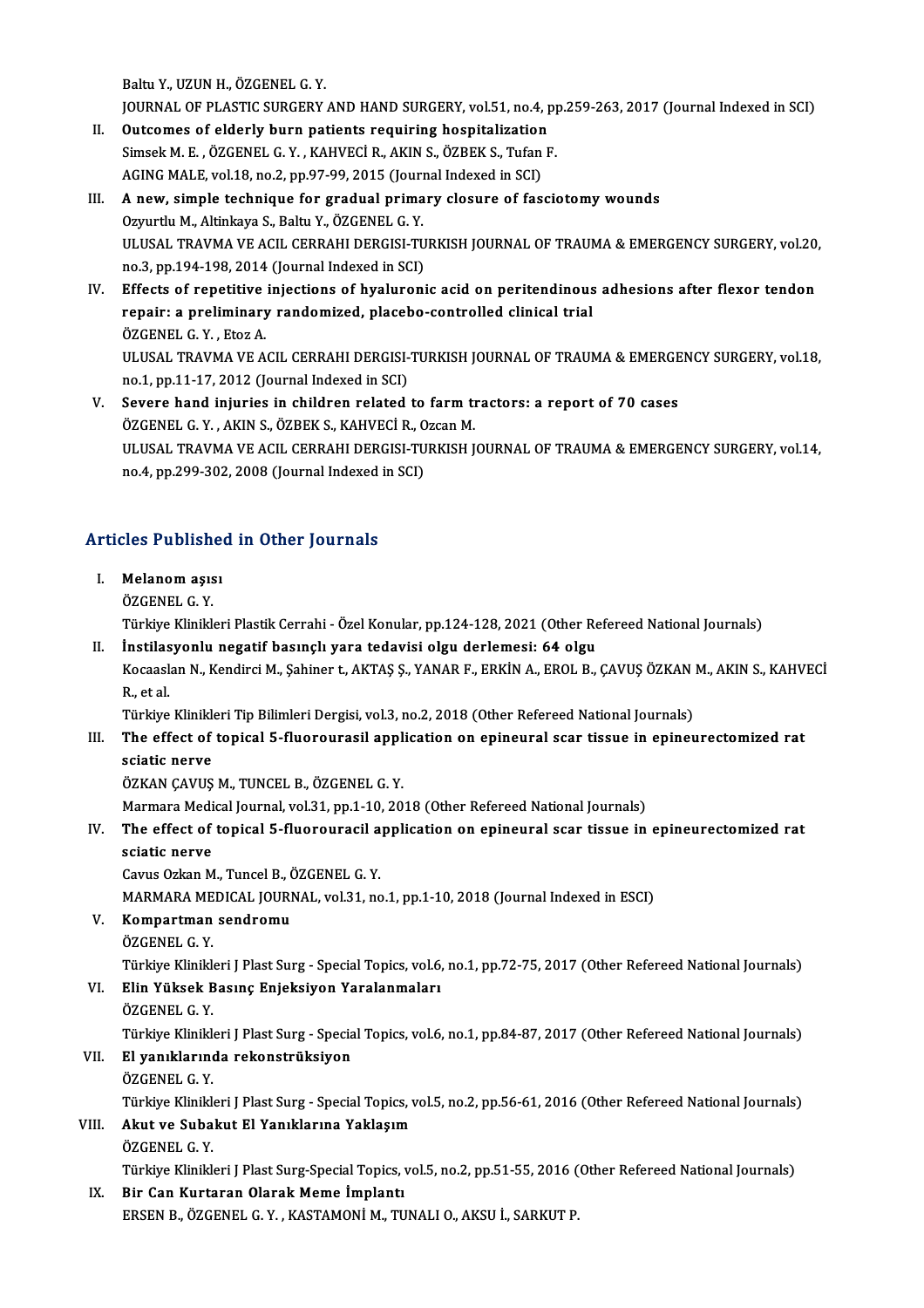Uludağ Üniversitesi Tıp Fakültesi Dergisi, vol.41, no.3, pp.103-104, 2015 (Other Refereed National Journals)

Uludağ Üniversitesi Tıp Fakültesi Dergisi, vol.41, no.3, pp.103-104, 2015 (Other Refereed National Journals)<br>X. A Giant Lipoma of Left Flank Case Report and Review of the LiteratureSol Bel Bölgesinde Dev Lipom<br>Olgu Sun Uludağ Üniversitesi Tıp Fakültesi Dergisi, vol.41, no.3, p<br>A Giant Lipoma of Left Flank Case Report and Re<br>Olgu Sunumu ve Literatürün Gözden Geçirilmesi<br>SAKLM G. ERSEN B. TUNALLO AKSU İ. ÖZGENEL G.) A Giant Lipoma of Left Flank Case Report and Rev<br>Olgu Sunumu ve Literatürün Gözden Geçirilmesi<br>ŞAKI M. C. , ERSEN B., TUNALI O., AKSU İ., ÖZGENEL G. Y.<br>Turkiye Klinikleri LCase Ben vel 22 ne 4 nn 422 426 26 Olgu Sunumu ve Literatürün Gözden Geçirilmesi<br>ŞAKI M. C. , ERSEN B., TUNALI O., AKSU İ., ÖZGENEL G. Y.<br>Turkiye Klinikleri J Case Rep, vol.23, no.4, pp.423-426, 2015 (Other Refereed National Journals) XI. Hipotenar Hammer Sendromu Olgu Sunumu süleyman a., TUNALI O., ÖZGENEL G.Y., KAHVECİ R. turk plast surg, vol.22, no.2, pp.80-81, 2014 (Other Refereed National Journals) XII. Treatment of Recurrent Temporomandibular Joint Dislocation

KAHVECİR., şimşeke.,ÖZBEKS.,ÖZGENELG.Y. , zeynep gülg. Journal of Maxillofacial and Oral Surgery, vol.12, no.4, pp.379-381, 2013 (Refereed Journals of Other Institutions)

XIII. A case of Parry Romberg Syndrome Examing the efficacy of lipofilling by statistical shape analysis BaşkanE.B. ,Ercanİ.,Özdemir S.T. ,ÖzkayaG.,YılmazM.,ÖZGENELG.Y. A case of Parry Romberg Syndrome Examing the efficacy of lipofilling by statistical shape analysis<br>Başkan E. B. , Ercan İ., Özdemir S. T. , Özkaya G., Yılmaz M., ÖZGENEL G. Y.<br>Türkiye Klinikleri Journal of Medical Sciences

Başkan E. B. , Ercan İ., Özdemir S. T. , Özkaya G., Yılmaz M., ÖZGENEL G. Y.<br>Türkiye Klinikleri Journal of Medical Sciences, vol.33, no.1, pp.284-289, 2013 (Other Refereed National Journa<br>XIV. A Case of Parry Romberg S Türkiye K<br><mark>A Case o</mark>:<br>Analysis<br><sup>Pülbül Pe</sub></sup> A Case of Parry Romberg Syndrome Examining the Efficacy of Lipofilling by Statistical Shape<br>Analysis<br>Bülbül Başkan E., Ercan İ., Özdemir S., Özkaya G., Yılmaz M., Özgenel G.Y. , Sarıcaoğlu H.

Analysis<br>Bülbül Başkan E., Ercan İ., Özdemir S., Özkaya G., Yılmaz M., Özgenel G. Y. , Sarıcaoğlu H.<br>Turkiye Klinikleri J Med Sci, vol.33, no.1, pp.284-289, 2013 (Other Refereed National Journals)<br>Elde dev linessakem

## XV. Elde dev liposarkom Turkiye Klinikleri J Med Sci, vol.33, <mark>:</mark><br>**Elde dev liposarkom**<br>ÖZBEK S., Şimşek E., ÖZGENEL G. Y.<br>Uludeğ Üniversitesi Tın Feltültesi D. Elde dev liposarkom<br>ÖZBEK S., Şimşek E., ÖZGENEL G. Y.<br>Uludağ Üniversitesi Tıp Fakültesi Dergisi, vol.37, no.1, pp.45-47, 2011 (Other Refereed National Journals)<br>Flaktrikli redvatöre temas sonusu olusan vanık ÖZBEK S., Şimşek E., ÖZGENEL G. Y.<br>Uludağ Üniversitesi Tıp Fakültesi Dergisi, vol.37, no.1, <sub>I</sub><br>XVI. Elektrikli radyatöre temas sonucu oluşan yanık,<br>ÖZGENEL G. V. Simsek E. ÖZREK S

- Uludağ Üniversitesi Tıp Fakültesi De<br>Elektrikli radyatöre temas sonu<br>ÖZGENEL G. Y. , Şimşek E., ÖZBEK S.<br>Uludağ Üniversitesi Tın Fakültesi De El<mark>ektrikli radyatöre temas sonucu oluşan yanık,</mark><br>ÖZGENEL G. Y. , Şimşek E., ÖZBEK S.<br>Uludağ Üniversitesi Tıp Fakültesi Dergisi,, vol.37, no.2, pp.103-104, 2011 (Other Refereed National Journals)<br>Üe kusakta görülen odentej ÖZGENEL G. Y. , Şimşek E., ÖZBEK S.<br>Uludağ Üniversitesi Tıp Fakültesi Dergisi,, vol.37,<br>XVII. Üç kuşakta görülen odontojenik keratokist<br>ÖZGENEL G. Y. ÖZPEK S. AKIN S. KAHVECİ P.
- Uludağ Üniversitesi Tıp Fakültesi Dergisi,, vol.3<br>Üç kuşakta görülen odontojenik keratoki:<br>ÖZGENEL G. Y. , ÖZBEK S., AKIN S., KAHVECİ R.<br>Türk Plastik, Bekonstrültif ve Estetik Cerrebi D Üç kuşakta görülen odontojenik keratokist<br>ÖZGENEL G. Y. , ÖZBEK S., AKIN S., KAHVECİ R.<br>Türk Plastik, Rekonstrüktif ve Estetik Cerrahi Dergisi, vol.18, no.3, pp.116-119, 2010 (Other Refereed National Journals)

Türk Plastik, Rekonstrüktif ve Estetik Cerrahi Dergisi, vol.18, no.3, pp.116-11<br>Journals)<br>XVIII. Karpal tünel sendromu:92 olgunun geriye dönük değerlendirilmesi<br>ÖZGENEL G. V. BAVRAKTAR A. ÖZREK S. AKIN S. KAHVECİ B Journals)<br><mark>Karpal tünel sendromu:92 olgunun geriye dönük değer</mark>.<br>ÖZGENEL G.Y., BAYRAKTAR A., ÖZBEK S., AKIN S., KAHVECİ R.<br>Uludağ Üniversitesi Tın Feltiltesi Dergisi vel 36 no 3 np 95 98. ÖZGENEL G. Y. , BAYRAKTAR A., ÖZBEK S., AKIN S., KAHVECİ R.<br>Uludağ Üniversitesi Tıp Fakültesi Dergisi, vol.36, no.3, pp.95-98, 2010 (Other Refereed National Journals) ÖZGENEL G. Y. , BAYRAKTAR A., ÖZBEK S., AKIN S., KAHVECİ R.<br>Uludağ Üniversitesi Tıp Fakültesi Dergisi, vol.36, no.3, pp.95-98, 2010 (Other Refereed National Journals)<br>XIX. A retrospective epidemiologial study of 385 bu

Uludağ Üniversitesi Tıp Fakültesi Dergisi, vol.36, no.3, pp.95-98, 2010 (Other Re<br>A retrospective epidemiologial study of 385 burn patients hospitalize<br>ÖZBEK S., MESUT Ö., KAHVECİ R., AKIN S., ÖZGENEL G. Y. , ERCAN İ., KAR A retrospective epidemiologial study of 385 burn patients hospitalized during 6 years in<br>ÖZBEK S., MESUT Ö., KAHVECİ R., AKIN S., ÖZGENEL G. Y. , ERCAN İ., KARACA K.<br>European Journal of Plastic Surgery, vol.28, pp.68-90, 2

# ÖZBEK S., MESUT Ö., KAHVECİ R., AKIN S<br>European Journal of Plastic Surgery, vol.<br>XX. Cryogenic Burn Caused By R22 Gas European Journal of Pla<br><mark>Cryogenic Burn Caus</mark><br>ETÖZ A., ÖZGENEL G. Y.<br>TIP ARASTIRMALARLDI ETÖZ A., ÖZGENEL G. Y.<br>TIP ARAŞTIRMALARI DERGİSİ, vol.3, no.3, pp.32-33, 2005 (Other Refereed National Journals) ETÖZ A., ÖZGENEL G. Y.<br>TIP ARAŞTIRMALARI DERGİSİ, vol.3, no.3, pp.32-33, 2005 (Other Refereed National J<br>XXI. Milking technique for reimplanted digits with insufficient venous drainage<br>ETÖZ A. Karaça K. ÖZGENEL G. V

TIP ARAŞTIRMALARI DERGİSİ, vol<br>Milking technique for reimpla:<br>ETÖZ A., Karaca K., ÖZGENEL G. Y.<br>Techniques in Hand and Hanor Ev Techniques in Hand and Upper Extremity Surgery, vol.9, no.2, pp.122-123, 2005 (Refereed Journals of Other Institutions) ETÖZ A., Karaca K., ÖZGENEL G. Y. Techniques in Hand and Upper Extremity Surgery, vol.9, no.2, pp.122-123, 2005 (Refereed Journals of Other<br>Institutions)<br>XXII. A retrospective epidemiological study of 385 burn patients hospitalized during 6 years in Bursa<br>

Institutions)<br>A retrospective epidemiological study of 385 burn patients hospit<br>ÖZBEK S., özcan m., KAHVECİ R., akın s., ÖZGENEL G. Y. , ERCAN İ., karaca k.<br>European Journal of Plastic Surgery, vol 39, no 3, np 86,90,2005 A retrospective epidemiological study of 385 burn patients hospitalized during 6 years in Bur<br>ÖZBEK S., özcan m., KAHVECİ R., akın s., ÖZGENEL G. Y. , ERCAN İ., karaca k.<br>European Journal of Plastic Surgery, vol.28, no.2, European Journal of Plastic Surgery, vol.28, no.2, pp.86-90, 2005 (Refereed Journals of Other Institutions)

# ÖZBEK S., özcan m., KAHVECİ R., akın s., ÖZGENEL G. Y. , ERCAN İ., karaca k.<br>European Journal of Plastic Surgery, vol.28, no.2, pp.86-90, 2005 (Refereed Journals of Other Institutions)<br>XXIII. Two stage reconstruction of a Two stage reconstruct<br>flap and a parietal ost<br>ÖZGENEL G.Y., Özcan M.<br>EUROPEAN JOURNAL OF flap and a parietal osteofasciocutaneous flap<br>ÖZGENEL G. Y. , Özcan M.<br>EUROPEAN JOURNAL OF PLASTIC SURGERY, vol.27, no.4, pp.200-203, 2004 (Refereed Journals of Other<br>Institutions) ÖZGENEL G.<br>EUROPEAN J<br>Institutions)<br>Negatif Bas EUROPEAN JOURNAL OF PLASTIC SURGERY, vol.27, no.4, pp.200-203,<br>Institutions)<br>XXIV. Negatif Basınçlı Pansuman Uygulaması Klinik Deneyimlerimiz<br>ETÖZA ÖZCENEL C. X. ÖZCAN M

Institutions)<br>Negatif Basınçlı Pansuman Uygulaması Klinik Deneyimlerimiz<br>ETÖZ A., ÖZGENEL G.Y. , ÖZCAN M.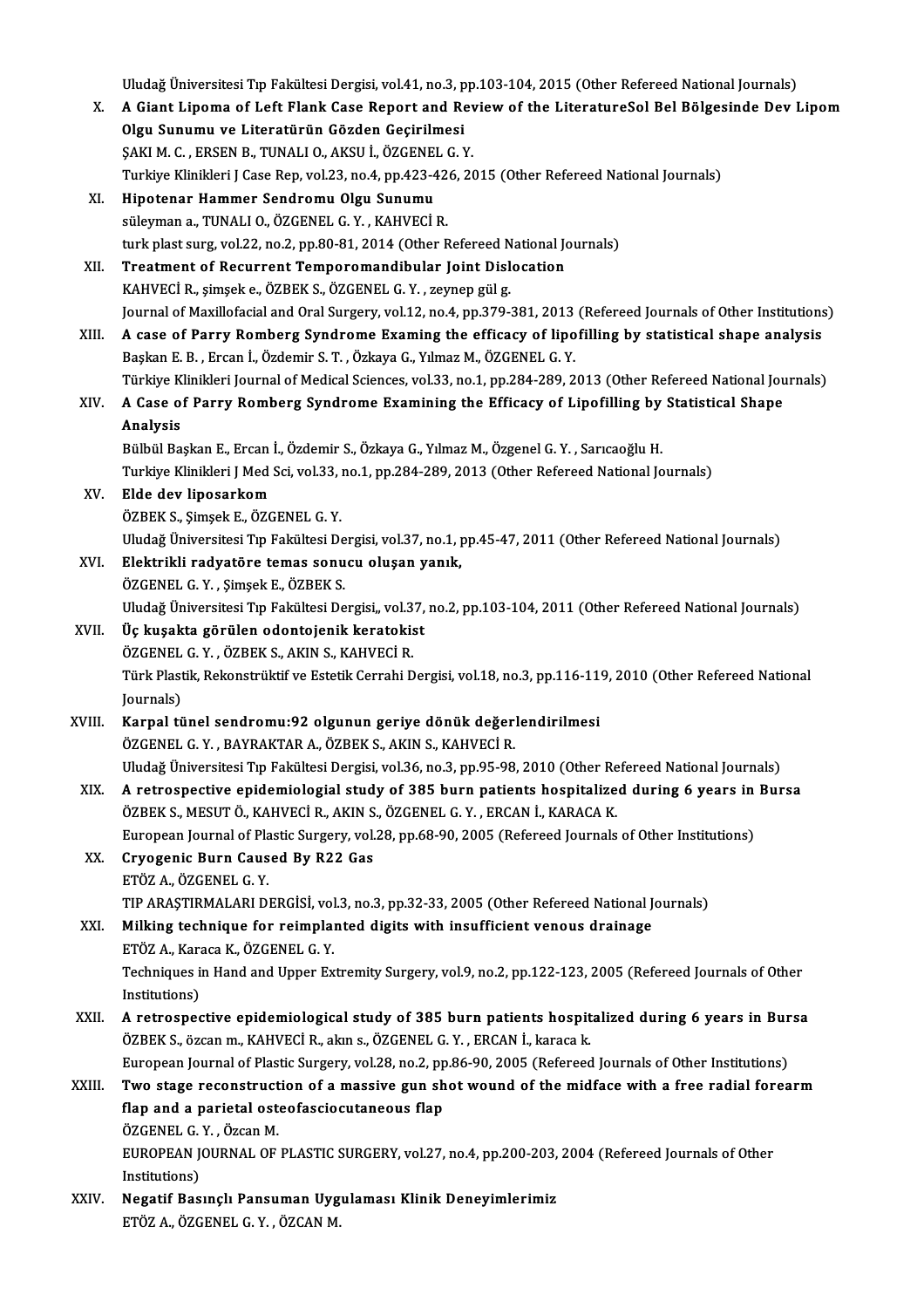Türk Plastik Rekonstrüktif ve Estetik Cerrahi Dergisi, vol.12, no.2, pp.102-104, 2004 (Other Refereed National<br>Journale) Türk Plast<br>Journals)<br>Overlenn

## Türk Plastik Rekonstrüktif ve Estetik Cerrahi Dergisi, vol.12, no.2, pp.102-104, 2004 (Other R<br>Journals)<br>XXV. Overlapping double platysma flaps for the correction of post tracheostomy scars<br>ÖZCENEL C. V Journals)<br><mark>Overlapping</mark><br>ÖZGENEL G. Y.<br>EUROPEAN JOL Overlapping double platysma flaps for the correction of post tracheostomy scars<br>ÖZGENEL G. Y.<br>EUROPEAN JOURNAL OF PLASTIC SURGERY, vol.27, no.3, pp.149-151, 2004 (Refereed Journals of Other<br>Institutions) ÖZGENEL G.<br>EUROPEAN J<br>Institutions)<br>EZE Paral H XXVI. 576 Bazal Hücreli Kanser Olgusunun Retrospektif Analizi Institutions)<br>576 Bazal Hücreli Kanser Olgusunun Retrospektif Analizi<br>Türk Plastik Bekenstrüktif ve Estetik Cerrebi Dergisi vel 12. no.1. nn 18.20.2004 (Other 576 Bazal Hücreli Kanser Olgusunun Retrospektif Analizi<br>TİRELİOĞLU S., ÖZGENEL G. Y. , GÜLAYDAN F., ÖZBEK S., KAHVECİ R., AKIN S., ÖZCAN M.<br>Türk Plastik Rekonstrüktif ve Estetik Cerrahi Dergisi, vol.12, no.1, pp.18-20, 200 TİRELİOĞ<br>Türk Plast<br>Journals)<br>Pediatrik Türk Plastik Rekonstrüktif ve Este<br>Journals)<br>XXVII. – Pediatrik Mandibula Kırıkları<br>67CENEL G. V. 67PEK S. KAHVE Journals)<br>Pediatrik Mandibula Kırıkları<br>ÖZGENEL G.Y. ,ÖZBEK S., KAHVECİ Z., AKIN S., ÖZCAN M. Pediatrik Mandibula Kırıkları<br>ÖZGENEL G. Y. , ÖZBEK S., KAHVECİ Z., AKIN S., ÖZCAN M.<br>Türk Plastik Rekonstrüktif ve Estetik Cerrahi Dergisi, vol.12, no.1, pp.21-24, 2004 (Other Refereed National ÖZGENEL<br>Türk Plast<br>Journals)<br>Günev M Türk Plastik Rekonstrüktif ve Estetik Cerrahi Dergisi, vol.12, no.1, pp.21-<br>Journals)<br>XXVIII. Güney Marmara Bölgesinde ki çocuklarda yanık epidemiyolojisi<br>Aytas Azires Bölgesinde ki çocuklarda yanık epidemiyolojisi Journals)<br>Güney Marmara Bölgesinde ki çocuklarda yanık epidemiy<br>Aytaç s., ÖZGENEL G.Y. , AKIN S., KAHVECİ R., ÖZBEK S., Özcan M.<br>Uludeğ Üniversitesi Tın Felsiltesi Dersisi vel 30 ne 3 nn 145 140 Güney Marmara Bölgesinde ki çocuklarda yanık epidemiyolojisi<br>Aytaç s., ÖZGENEL G. Y. , AKIN S., KAHVECİ R., ÖZBEK S., Özcan M.<br>Uludağ Üniversitesi Tıp Fakültesi Dergisi, vol.30, no.3, pp.145-149, 2004 (Other Refereed Natio Aytaç s., ÖZGENEL G. Y. , AKIN S., KAHVECİ R.,<br>Uludağ Üniversitesi Tıp Fakültesi Dergisi, vol.:<br>XXIX. Fournier Gangreni 22 Vakanın Sunumu<br>ÖZGENEL G. V. AKIN S. KAHVECİ B. ÖZBEK Uludağ Üniversitesi Tıp Fakültesi Dergisi, vol.30, no.3, pp.1<br>Fournier Gangreni 22 Vakanın Sunumu<br>ÖZGENEL G.Y. , AKIN S., KAHVECİ R., ÖZBEK S., ÖZCAN M.<br>Türk Plastik Rekenstrüktif ve Estetik Cenrebi Dergisi, vol.1 Fournier Gangreni 22 Vakanın Sunumu<br>ÖZGENEL G. Y. , AKIN S., KAHVECİ R., ÖZBEK S., ÖZCAN M.<br>Türk Plastik Rekonstrüktif ve Estetik Cerrahi Dergisi, vol.12, no.2, pp.106-109, 2004 (Other Refereed National ÖZGENEL<br>Türk Plast<br>Journals)<br>İntrautar Türk Plastik Rekonstrüktif ve Estetik Cerrahi I<br>Journals)<br>XXX. İntrauterin Yara İyileşmesinin Biyolojisi<br>ÖZCENEL C. V Journals)<br><mark>İntrauterin Y</mark>.<br>ÖZGENEL G. Y.<br>III UDAČ ÜNİV! İntrauterin Yara İyileşmesinin Biyolojisi<br>ÖZGENEL G. Y.<br>ULUDAĞ ÜNİVERSİTESİ TIP FAKÜLTESİ DERGİSİ, vol.30, no.2, pp.103-106, 2004 (Other Refereed National ÖZGENEL<br>ULUDAĞ (<br>Journals)<br>Kültüre İ ULUDAĞ ÜNİVERSİTESİ TIP FAKÜLTESİ DERGİSİ, vol.30, no.2, pp.<br>Journals)<br>XXXI. Kültüre İnsan Keratinosit Üretimi ve Klinik Uygulanımları<br>ÖZGENEL G. V Journals)<br><mark>Kültüre İnsar</mark><br>ÖZGENEL G. Y.<br>ULUDAČ ÜNİVI Kültüre İnsan Keratinosit Üretimi ve Klinik Uygulanımları<br>ÖZGENEL G. Y.<br>ULUDAĞ ÜNİVERSİTESİ TIP FAKÜLTESİ DERGİSİ, vol.30, no.1, pp.43-46, 2004 (Other Refereed National Journals)<br>KİMYASAL MADDE YANIKLARI ÖZGENEL G. Y.<br>ULUDAĞ ÜNİVERSİTESİ TIP FAKÜL<br>XXXII. ... KİMYASAL MADDE YANIKLARI<br>ÖZGENEL G. Y. KAHVECİ B. AKIN ULUDAĞ ÜNİVERSİTESİ TIP FAKÜLTESİ DERGİSİ, vol.30, 1<br>**KİMYASAL MADDE YANIKLARI**<br>ÖZGENEL G. Y. , KAHVECİ R., AKIN S., ÖZBEK S., MESUT Ö.<br>TÜRK BLASTİK REKONSTRÜKTİR VE ESTETİK CERRAHİ D KİMYASAL MADDE YANIKLARI<br>ÖZGENEL G. Y. , KAHVECİ R., AKIN S., ÖZBEK S., MESUT Ö.<br>TÜRK PLASTİK REKONSTRÜKTİF VE ESTETİK CERRAHİ DERGİSİ, vol.11, no.3, pp.177-179, 2003 (Other Refereed<br>National Journals) ÖZGENEL G.Y., KAHVECİ R., AKIN S., ÖZBEK S., MESUT Ö. TÜRK PLASTİK REKONSTRÜKTİF VE ESTETİK CERRAHİ DERGİS<br>National Journals)<br>XXXIII. 00 Odontojenik Keratokist 12 Olgunun retrospektif Analizi National Journals)<br>Odontojenik Keratokist 12 Olgunun retrospektif An<br>ÖZGENEL G.Y., KAHVECİ R., ÖZBEK S., AKIN S., ÖZCAN M.<br>Türk Plastik Rekenstrüktif ve Estetik Cenrabi Dergisi an 3 Odontojenik Keratokist 12 Olgunun retrospektif Analizi<br>ÖZGENEL G. Y. , KAHVECİ R., ÖZBEK S., AKIN S., ÖZCAN M.<br>Türk Plastik Rekonstrüktif ve Estetik Cerrahi Dergisi, pp.2-13, 2003 (Other Refereed National Journals)<br>Multipl ÖZGENEL G. Y. , KAHVECİ R., ÖZBEK S., AKIN S., ÖZCAN M.<br>Türk Plastik Rekonstrüktif ve Estetik Cerrahi Dergisi, pp.2-13, 2003 (Other Referee<br>XXXIV. Multipl enkondromatosis Olgu sunumu ve literatürün gözden geçirilmesi<br>AKIN Türk Plastik Rekonstrül<br><mark>Multipl enkondroma</mark><br>AKIN S., ÖZGENEL G. Y.<br><sup>Türk Plastik Bekonstrül</sup> Multipl enkondromatosis Olgu sunumu ve literatürün gözden geçirilmesi<br>AKIN S., ÖZGENEL G. Y.<br>Türk Plastik Rekonstrüktif ve Estetik Cerrahi Dergisi, pp.5-15, 2003 (Other Refereed National Journals)<br>Mandibula Kistlerinda Ted AKIN S., ÖZGENEL G. Y.<br>Türk Plastik Rekonstrüktif ve Estetik Cerrahi Dergisi, pp.5-15, 2003 (O<br>XXXV. Mandibula Kistlerinde Tedavi Prensiplerimiz ve Sonuçlarımız<br>ÖZCENEL C. X. KAHVECİ B. ÖZBEK S. AKIN S. ÖZCAN M Türk Plastik Rekonstrüktif ve Estetik Cerrahi Dergisi, pp.5-<br>Mandibula Kistlerinde Tedavi Prensiplerimiz ve Sol<br>ÖZGENEL G.Y., KAHVECİ R., ÖZBEK S., AKIN S., ÖZCAN M.<br>ULUDAĞ ÜNİVERSİTESİ TIR RAKÜLTESİ DERÇISİ vel 29-n Mandibula Kistlerinde Tedavi Prensiplerimiz ve Sonuçlarımız<br>ÖZGENEL G. Y. , KAHVECİ R., ÖZBEK S., AKIN S., ÖZCAN M.<br>ULUDAĞ ÜNİVERSİTESİ TIP FAKÜLTESİ DERGİSİ, vol.29, no.3, pp.21-23, 2003 (Other Refereed National Journals) ÖZGENEL G.Y., KAHVECİ R., ÖZGENEL G.Y., KAHVECİ R., ÖZGENEL G.Y., KAHVECİ B., ÖZGENEL G.Y., KAHVECİ B., ULUDAĞ ÜNİVERSİTESİ TIP FAKÜLTESİ DERGİSİ, vol.29,<br>**Kimyasal madde yanıkları**<br>ÖZGENEL G. Y. , KAHVECİ R., AKIN S., ÖZBEK S., Özcan M.<br>Türk Plastik, Bekenstrüktif ve Estatik Cerrebi Dergisi, ne Ki<mark>myasal madde yanıkları</mark><br>ÖZGENEL G. Y. , KAHVECİ R., AKIN S., ÖZBEK S., Özcan M.<br>Türk Plastik, Rekonstrüktif ve Estetik Cerrahi Dergisi, no.11, pp.177-179, 2003 (Other Refereed National Journals)<br>Göğüs Ön Duyanının Nekro ÖZGENEL G. Y. , KAHVECİ R., AKIN S., ÖZBEK S., Özcan M.<br>Türk Plastik, Rekonstrüktif ve Estetik Cerrahi Dergisi, no.<br>XXXVII. Göğüs Ön Duvarının Nekrotizan Fasiiti<br>ÖZGENEL G. Y. , AKIN S., ÖZCAN M. Türk Plastik, Rekonstrüktif ve Estet<br>Göğüs Ön Duvarının Nekrotizal<br>ÖZGENEL G.Y. , AKIN S., ÖZCAN M.<br>ULUDAĞ ÜNİVERSİTESİ TIR FAKÜL Göğüs Ön Duvarının Nekrotizan Fasiiti<br>ÖZGENEL G. Y. , AKIN S., ÖZCAN M.<br>ULUDAĞ ÜNİVERSİTESİ TIP FAKÜLTESİ DERGİSİ, vol.29, no.3, pp.73-75, 2003 (Other Refereed National Journals)<br>Resenstrustion of burn damaged famala braas ÖZGENEL G. Y., AKIN S., ÖZCAN M.<br>ULUDAĞ ÜNIVERSITESI TIP FAKÜLTESI DERGISI, vol.29<br>XXXVIII. Reconstruction of burn damaged female breasts ULUDAĞ ÜNİVERSİTESİ TIP FAKÜLTESİ DERGİSİ, vol.29<br>Reconstruction of burn damaged female breasts<br>ÖZGENEL G.Y., AKIN S., KAHVECİ R., Turan Ş., Özcan M.<br>FUROPEAN JOUPNAL OF PLASTIC SUPCEPY vol.25, po.3 Reconstruction of burn damaged female breasts<br>ÖZGENEL G. Y. , AKIN S., KAHVECİ R., Turan Ş., Özcan M.<br>EUROPEAN JOURNAL OF PLASTIC SURGERY, vol.25, no.3, pp.152-155, 2002 (Refereed Journals of Other<br>Institutione) ÖZGENEL G.<br>EUROPEAN ]<br>Institutions)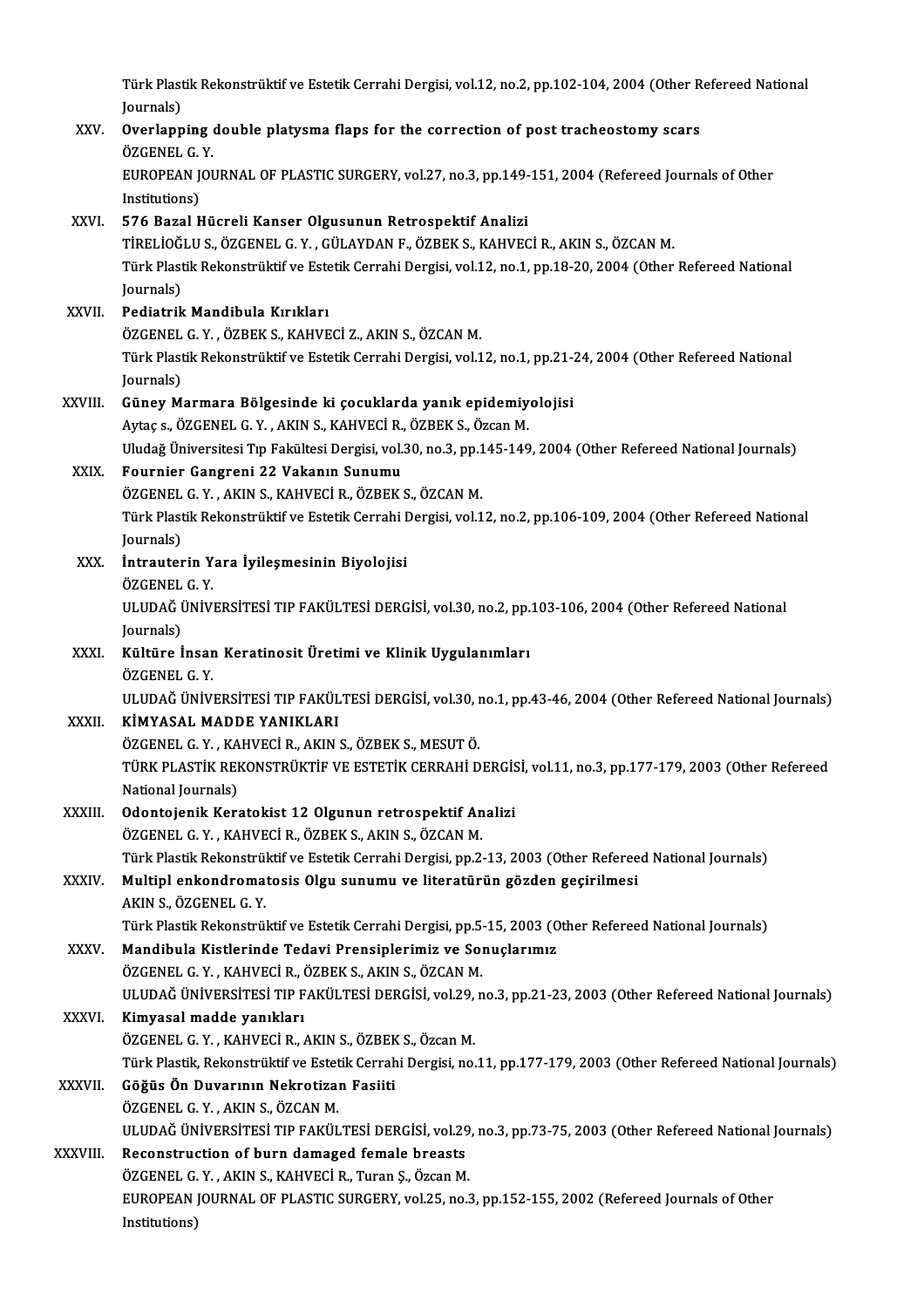- XXXIX. Malign Melanomda Tedavi Prensipleri ve Sonuçları ÖZGENELG.Y. ,KAHVECİR.,ÖZCANM.,AKINS.,ÖZBEKS.,FİLİZG. Malign Melanomda Tedavi Prensipleri ve Sonuçları<br>ÖZGENEL G. Y. , KAHVECİ R., ÖZCAN M., AKIN S., ÖZBEK S., FİLİZ G.<br>ULUDAĞ ÜNİVERSİTESİ TIP FAKÜLTESİ DERGİSİ, vol.28, no.1, pp.13-16, 2002 (Other Refereed National Journals)<br> XL. Bası Yaralarında Tedavi Prensiplerimiz ve Sonuçlarımız ULUDAĞ ÜNİVERSİTESİ TIP FAKÜLTESİ DERGİSİ, vol.28, n<br>Bası Yaralarında Tedavi Prensiplerimiz ve Sonuçlaı<br>ÖZGENEL G.Y., KAHVECİ R., AKIN S., ÖZBEK S., ÖZCAN M.<br>III UDAĞ ÜNİVERSİTE TIR FAKÜLTESİ DERÇİSİ, vol.28, no Bası Yaralarında Tedavi Prensiplerimiz ve Sonuçlarımız<br>ÖZGENEL G. Y. , KAHVECİ R., AKIN S., ÖZBEK S., ÖZCAN M.<br>ULUDAĞ ÜNİVERSİTE TIP FAKÜLTESİ DERGİSİ, vol.28, no.2, pp.27-32, 2002 (Other Refereed National Journals)<br>Malian
	-
	- XLI. Malign melanomda tedavi prensiplerimiz ve sonuçlarımız,<br>ÖZGENEL G.Y., KAHVECİ R., Özcan M., AKIN S., ÖZBEK S., Filiz G. ULUDAĞ ÜNİVERSİTE TIP FAKÜLTESİ DERGİSİ, vol.28, no.2, pp.2<br>Malign melanomda tedavi prensiplerimiz ve sonuçlarımız<br>ÖZGENEL G. Y. , KAHVECİ R., Özcan M., AKIN S., ÖZBEK S., Filiz G.<br>Uludağ Üniversitesi Tın Fakültesi Dergisi Malign melanomda tedavi prensiplerimiz ve sonuçlarımız,<br>ÖZGENEL G. Y. , KAHVECİ R., Özcan M., AKIN S., ÖZBEK S., Filiz G.<br>Uludağ Üniversitesi Tıp Fakültesi Dergisi, vol.28, no.1, pp.13-16, 2002 (Other Refereed National Jou
	- XLII. Kültüre İnsan Keratinosit Üretimi Ön Çalışma<br>ÖZGENEL G. Y., SINIRTAŞ A. M., GÖRAL G., ÖZCAN M. Uludağ Üniversitesi Tıp Fakültesi Dergisi, vol.28, no.1,<br>**Kültüre İnsan Keratinosit Üretimi Ön Çalışma**<br>ÖZGENEL G. Y. , SINIRTAŞ A. M. , GÖRAL G., ÖZCAN M.<br>Pursa Davkit bestanesi Bülteni vel 15 no.1 np 51 55 Bursa Devlet hastanesi Bülteni, vol.15, no.1, pp.51-55, 1999 (Other Refereed National Journals)

### Refereed Congress / Symposium Publications in Proceedings

efereed Congress / Symposium Publications in Proceedings<br>I. Combined Effect of Fat Graft and Platelet-Rich Fibrin on Perineural Adhesion and Scar Formation in reed dong.<br>Combined Ei<br>a Rat Model<br>Vestameni M Combined Effect of Fat Graft and Platelet-Rich Fibri<br>a Rat Model<br>Kastamoni M., Yavaş S.E. , Özgenel G.Y. , Ersoy S., Akbaş A.<br>Y. NATIONAL Semp. INTERNATIONAL VETERINARY RATHO

a Rat Model<br>Kastamoni M., Yavaş S. E. , Özgenel G. Y. , Ersoy S., Akbaş A.<br>X. NATIONAL&amp; INTERNATIONAL VETERINARY PATHOLOGY CONGRESS, İstanbul, Turkey, 27 - 31 October<br>2020 Kastar<br>X. NAT<br>2020<br>Treet X. NATIONAL& INTERNATIONAL VETERINARY PATH<br>2020<br>II. Treatment of recurrent dislocation of the mandibl<br>KAHVECLE Simpse E Gölman 7. C. AKIN S. ÖZERK S. Č

- 2020<br>Treatment of recurrent dislocation of the mandibl<br>KAHVECİ R., Şimşek E., Gökmen Z. G. , AKIN S., ÖZBEK S., ÖZGENEL G. Y.<br>Plastic Surgery Special Joint Mesting, 20,, 21 May 2011 Treatment of recurrent dislocation of the mandib<br>KAHVECİ R., Şimşek E., Gökmen Z. G. , AKIN S., ÖZBEK S.,<br>Plastic Surgery Special Joint Meeting, 20 - 21 May 2011<br>Treatment of recurrent dislocation of the mandib KAHVECİ R., Şimşek E., Gökmen Z. G., AKIN S., ÖZBEK S., ÖZ<br>Plastic Surgery Special Joint Meeting, 20 - 21 May 2011<br>III. Treatment of recurrent dislocation of the mandible<br>KAHVECİ B. AYER S. AKIN S. ÖZGENEL G. V. ÖZBEK S. Ö
- Plastic Surgery Special Joint Meeting, 20 21 May 2011<br>III. Treatment of recurrent dislocation of the mandible<br>KAHVECİ R., Aytaç S., AKIN S., ÖZGENEL G.Y. , ÖZBEK S., Özcan M. Treatment of recurrent dislocation of the mandible<br>KAHVECİ R., Aytaç S., AKIN S., ÖZGENEL G. Y. , ÖZBEK S., Özc<br>10 th Congress of ESPRAS, 30 August - 03 September 2005<br>Serbest radial ön kel flebi ile eral kevite ve binefar
- IV. Serbest radial ön-kol flebi ile oral kavite ve hipofarenks onarımı 10 th Congress of ESPRAS, 30 August - 03 September 20<br>Serbest radial ön-kol flebi ile oral kavite ve hipof<br>AKIN S., Özcan M., KAHVECİR., ÖZBEK S., ÖZGENEL G. Y. Serbest radial ön-kol flebi ile oral kavite ve hipofarenks onarımı<br>AKIN S., Özcan M., KAHVECİ R., ÖZBEK S., ÖZGENEL G. Y.<br>25. Türk Plastik, Rekonstrüktif ve Estetik Cerrahi Kongresi, Turkey, 14 - 17 October 2003<br>576 baral AKIN S., Özcan M., KAHVECİ R., ÖZBEK S., ÖZGENEL G. Y.<br>25. Türk Plastik, Rekonstrüktif ve Estetik Cerrahi Kongresi, Turk<br>V. 576 bazal hücreli kanser olgusunun retrospektif analizi,<br>Tipolioğlu S. ÖZGENEL G. V. Filip G. ÖZBE
- 25. Türk Plastik, Rekonstrüktif ve Estetik Cerrahi Kong<br>576 bazal hücreli kanser olgusunun retrospekti<br>Tirelioğlu S., ÖZGENEL G. Y. , Filiz G., ÖZBEK S., AKIN S.<br>25. Türk Plastik, Rekonstrüktif ve Estetik Cerrebi Kong 25. V. 576 bazal hücreli kanser olgusunun retrospektif analizi,<br>Tirelioğlu S., ÖZGENEL G. Y. , Filiz G., ÖZBEK S., AKIN S.<br>25. Türk Plastik, Rekonstrüktif ve Estetik Cerrahi Kongresi, Turkey, 14 - 17 October 2003
- VI. Kimyasalmadde yanıkları KAHVECİR., Karaca K., AKIN S., ÖZBEK S., ÖZGENEL G.Y., Özcan M. Ki<mark>myasal madde yanıkları</mark><br>KAHVECİ R., Karaca K., AKIN S., ÖZBEK S., ÖZGENEL G. Y. , Özcan M.<br>24. Türk Plastik, Rekonstrüktif ve Estetik Cerrahi Kongresi, Turkey, 18 - 20 October 2002<br>Uludağ Üniversitesi Tın Fakültesi Yanı
- VII. Uludağ Üniversitesi Tıp Fakültesi Yanık Merkezine yatırılarak tedavi edilen hastalarda retrospektif<br>bir çalışma 24. Türk Plas<br>Uludağ Üniy<br>bir çalışma<br><sup>Rozlaut C. A</sup> Uludağ Üniversitesi Tıp Fakültesi Yanık Merkezine yatırılara<br>bir çalışma<br>Bozkurt C., AKIN S., ÖZBEK S., ÖZGENEL G.Y., KAHVECİ R., Özcan M.<br>Yanık Samnazınımu, Turkay 1, .03 Anril 2002 bir çalışma<br>Bozkurt C., AKIN S., ÖZBEK S., ÖZGENEL G. Y. , I<br>Yanık Sempozyumu, Turkey, 1 - 02 April 2002<br>Yanık Merkeginde prefilektik entibiyetik i

- Bozkurt C., AKIN S., ÖZBEK S., ÖZGENEL G. Y., KAHVECİ R., Özca:<br>Yanık Sempozyumu, Turkey, 1 02 April 2002<br>VIII. Yanık Merkezinde profilaktik antibiyotik başlanmalı mı?<br>Ftar A. AKIN S. ÖZPEK S. ÖZGENEL G. Y. KAHVECİ B. ÖZ Yanık Sempozyumu, Turkey, 1 - 02 April 2002<br>Yanık Merkezinde profilaktik antibiyotik başlanmalı mı?<br>Etöz A., AKIN S., ÖZBEK S., ÖZGENEL G. Y. , KAHVECİ R., Özcan M.<br>Yanık Sempermumu, Turkey, 1 - 02 April 2002 Yanık Merkezinde profilaktik antibiyotik<br>Etöz A., AKIN S., ÖZBEK S., ÖZGENEL G. Y. , KAH<br>Yanık Sempozyumu, Turkey, 1 - 02 April 2002<br>Pulmener kevitedeki senergillemenın inti
- Etöz A., AKIN S., ÖZBEK S., ÖZGENEL G. Y. , KAHVECİ R., Özcan M.<br>1992 Yanık Sempozyumu, Turkey, 1 02 April 2002<br>IX. Pulmoner kavitedeki aspergillomanın intratorasik kas flebi transpozisyonu ile tedavisi Yanık Sempozyumu, Turkey, 1 - 0<br><mark>Pulmoner kavitedeki aspergil</mark><br>AKIN S., ÖZBEK S., ÖZGENEL G. Y.<br>22. Türk Plestik, Pekenstrültif ve Pulmoner kavitedeki aspergillomanın intratorasik kas flebi transpozisyonu ile tedavisi<br>AKIN S., ÖZBEK S., ÖZGENEL G. Y.<br>22. Türk Plastik, Rekonstrüktif ve Estetik Cerrahi Kongresi, Turkey, 27 September - 01 October 2000<br>Al AKIN S., ÖZBEK S., ÖZGENEL G. Y.<br>22. Türk Plastik, Rekonstrüktif ve Estetik Cerrahi Kongresi, Turkey, 27 Septeml<br>X. Alt ekstremite defektlerinin mikrovasküler serbest fleplerle onarımı,<br>AKIN S. Sefek E. ÖZGENEL G. V. ÖZBEK
- 22. Türk Plastik, Rekonstrüktif ve Estetik Cerrahi Kor<br>Alt ekstremite defektlerinin mikrovasküler ser<br>AKIN S., Şafak E., ÖZGENEL G. Y. , ÖZBEK S., Özcan M.<br>1. Ulusel Bekanstrühtif Milroserrabi Konsresi Turks AKIN S., Şafak E., ÖZGENEL G. Y. , ÖZBEK S., Özcan M.<br>1. Ulusal Rekonstrüktif Mikrocerrahi Kongresi, Turkey, 3 - 04 June 1995